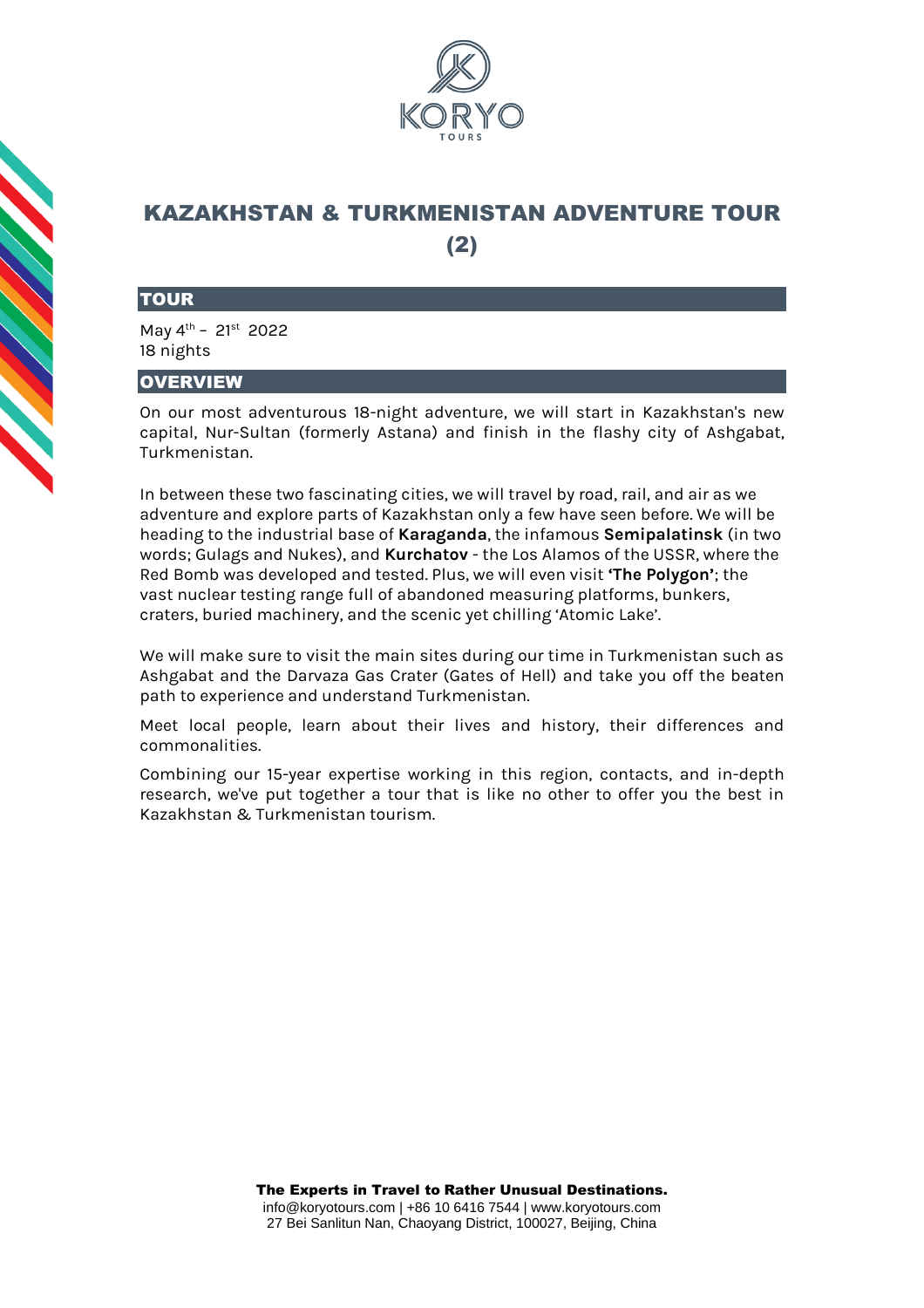

## HIGHLIGHTS

- Nur-Sultan once the centre of the Virgin Lands campaign, now national capital
- Combine Kazakhstan and Turkmenistan for the ultimate adventure
- Nur-Sultan (Astana) | Ashgabat | Almaty
- Nuclear Polygon USSR's testing range for atmospheric and underground nukes
- Darvaza Gas Crater This Giant burning crater known as the 'Mouth of Hell'
- Kow Ata Underground Lake Natural hot spring 80m under the ground
- Nisa Fortress UNESCO listed archaeological site

Please note that the itinerary may differ slightly to what is below but your tour leader will do their best to ensure that as much is covered as possible and will also add in extras when there is time such as a visit to a local bar or a funfair. We will make the most of your time on the tour to guarantee the experience of a lifetime.

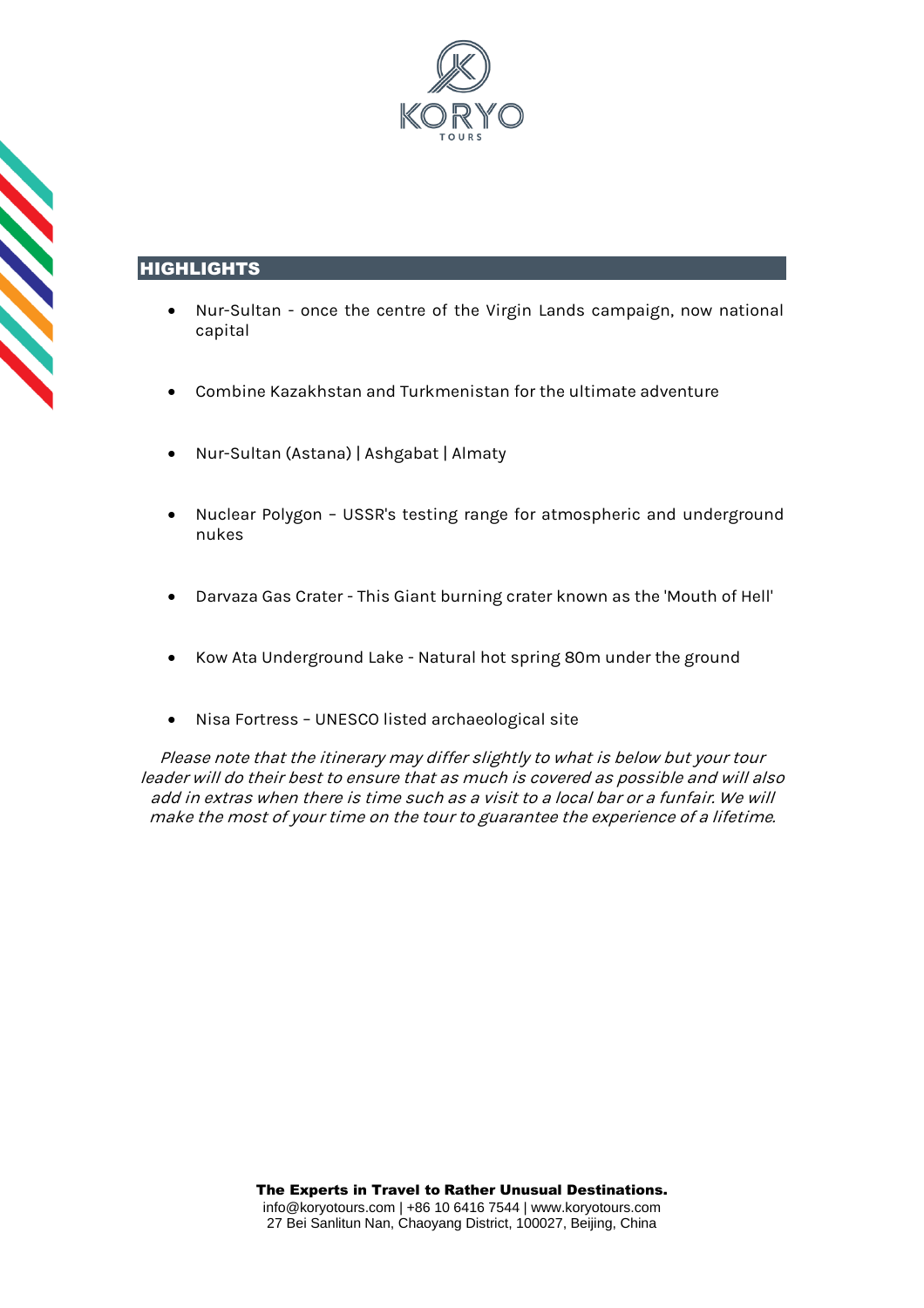



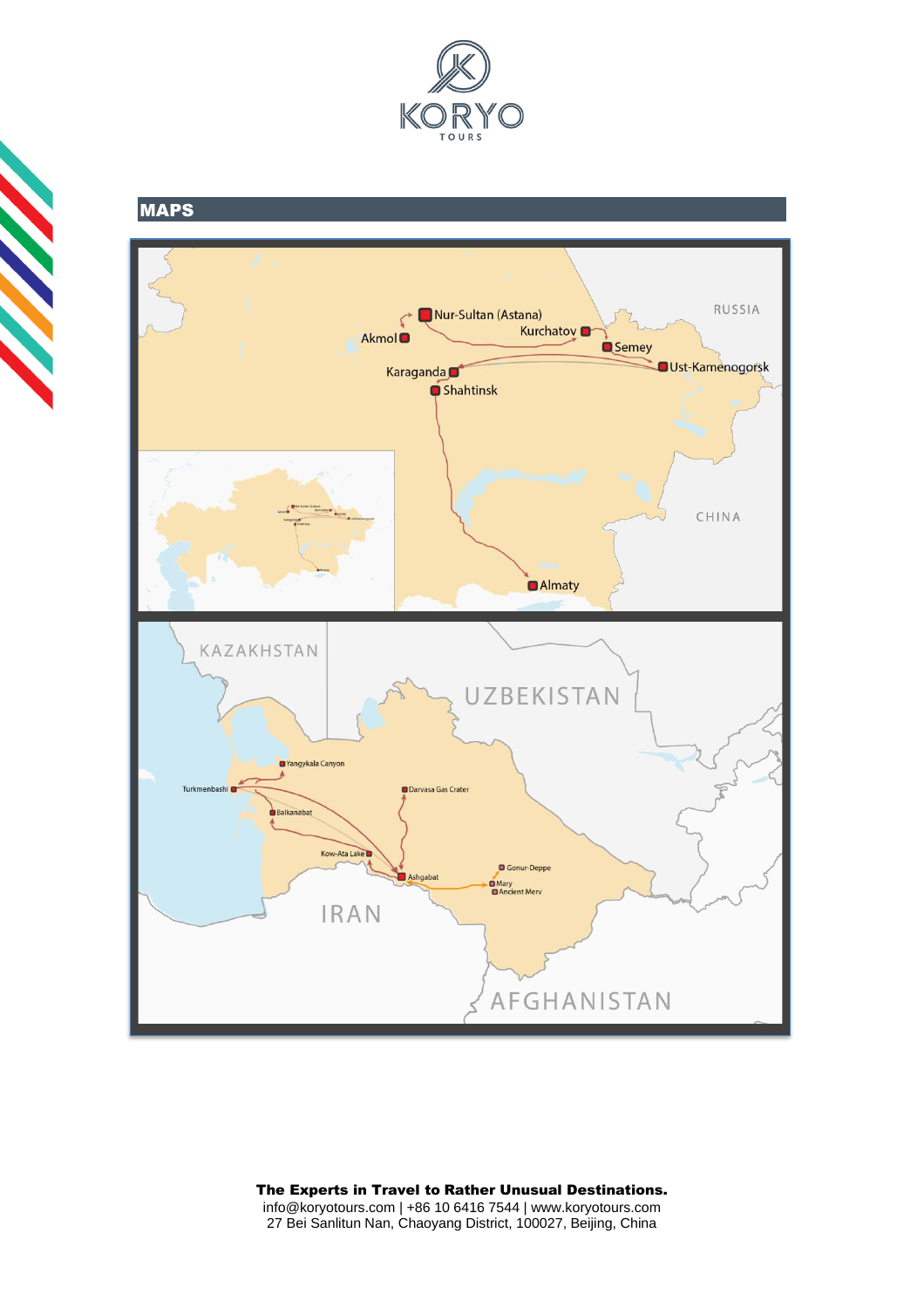

## ITINERARY

| DAY <sub>1</sub> | <b>Arrival into Nur-Sultan</b> |
|------------------|--------------------------------|
| DAY 2            | Nur-Sultan                     |
| DAY <sub>3</sub> | Nur-Sultan & Train Ride        |
| DAY <sub>4</sub> | Arrival into Kurchatov         |
| DAY <sub>5</sub> | <b>Atomic Lake</b>             |
| DAY <sub>6</sub> | Semipalatinsk/Semey            |
| DAY <sub>7</sub> | Departure to Karaganda         |
| DAY 8            | Karaganda                      |
| DAY <sub>9</sub> | Almaty                         |
| <b>DAY 10</b>    | Flight from Almaty to Ashgabat |
| <b>DAY 11</b>    | Ashgabat                       |
| <b>DAY 12</b>    | Ashgabat                       |
| <b>DAY 13</b>    | Darvaza Gas Crater & Bokhurdag |
| <b>DAY 14</b>    | Free day in Ashgabat           |
| <b>DAY 15</b>    | Dashoguz & Konye-Urgench       |
| <b>DAY 16</b>    | Ashgabat & Kow Ata             |
| <b>DAY 17</b>    | Ashgabat & Kopet Dag Mountains |
| <b>DAY 18</b>    | Departure Day                  |
|                  |                                |

# Sept 21st – WEDNESDAY (ARRIVAL DAY – NUR-SULTAN)

- **Flights to Nur-Sultan** (airport code NQZ) arrive from many international destinations – let us know which flight you will be on, and we will arrange your pick-up and transfer to the hotel. Arriving even earlier is, of course, fine and can be accommodated – this would give you time to settle in, fight jetlag, etc
- Today we start the tour with a **group dinner** in a restaurant with a stunning view over the city, coordination and briefing session, before the adventure ahead!

**Overnight:** Nur-Sultan- Kazakhstan's shiny new Capital City!

## **Meals included:** Dinner

## Sept 22nd – THURSDAY (NUR-SULTAN)

• Nur-Sultan is a new city rightly famed for its unique approach to architecture; in that it piles together a wide range of different styles and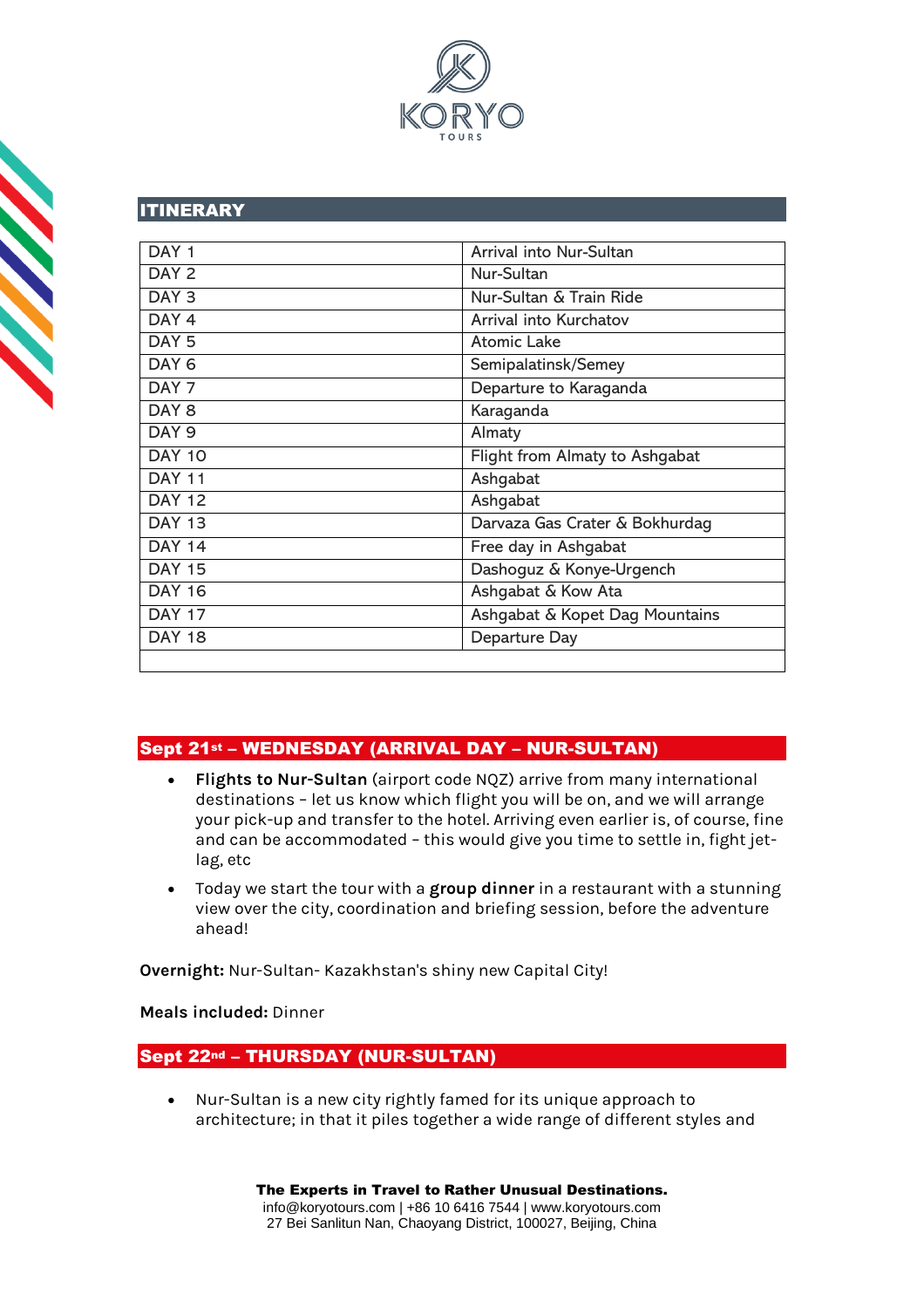

forms with the end result being either a glimpse at the future of postmodern cities, or a horrifying un-curated mish-mash of clashing buildings.

- **Bayterek Tower –** now the icon of the city, this ornate monument has a viewing platform 97 metres above the ground (1997 is when Astana become the capital city) and is designed to evoke a folk tale about a bird laying an egg in a tree. Amazing views over the city from here
- **Palace of Peace and Reconciliation**  glass Pyramid from the eminent architect Norman Foster with the vague but noble aim of reconciling the world's faiths and ideologies and bringing an end to violence. Even if this goal remains elusive it is a stunning building and worth exploring!
- **Hazret Sultan Mosque –** the biggest in Kazakhstan (and second in the region only to the monstrous Gypjak Mosque in Turkmenistan). Classically Islamic in style and Kazakh in décor, this impressive building can house up to 5000 worshippers at once
- **Khan Shatyr Entertainment Centre –** perhaps the building that architecturally sums up modern Astana more than any other. Another Carbuncle/work-of-genius (delete as you prefer) from Norman Foster, this ingenious structure looking somewhat like a lop-sided tent maintains an even temperature year round and provides leisure facilities, shopping, entertainment in general
- **River Ishim –** we'll stroll the banks of this waterway in the centre of town, a good way to see a slice of local life and people enjoying their time. Remember that almost all of Astana's population are recent arrivals so a big mix of people from around the country and beyond can be met with here

**Overnight:** Nur-Sultan - Kazakhstan's shiny new Capital City!

**Meals included:** Breakfast, Lunch

# Sept 23rd – FRIDAY (AKMOL & TRAIN RIDE)

- We take a drive out of the city to the nearby village of **Akmol**; home of the chilling **Museum of the Camp for Wives of Traitors to the Motherland** – A sensitively-done spot telling the story of the loyal (going to such a place could often be avoided with a divorce and public denunciation) women sent here when their husbands were persecuted.
- We see a little more of this settlement on a walk around; church, mosque, and apartment buildings now occupying this former gulag site before stopping for an excellent home-cooked lunch with a local family and a supermarket visit for train snacks/drinks in Astana
- All aboard! We jump onto a **sleeper train** making its way through the night and across the country to the city of Kurchatov - home of the soviet atomic weapons program. Comfy beds and a clean restaurant await us as well as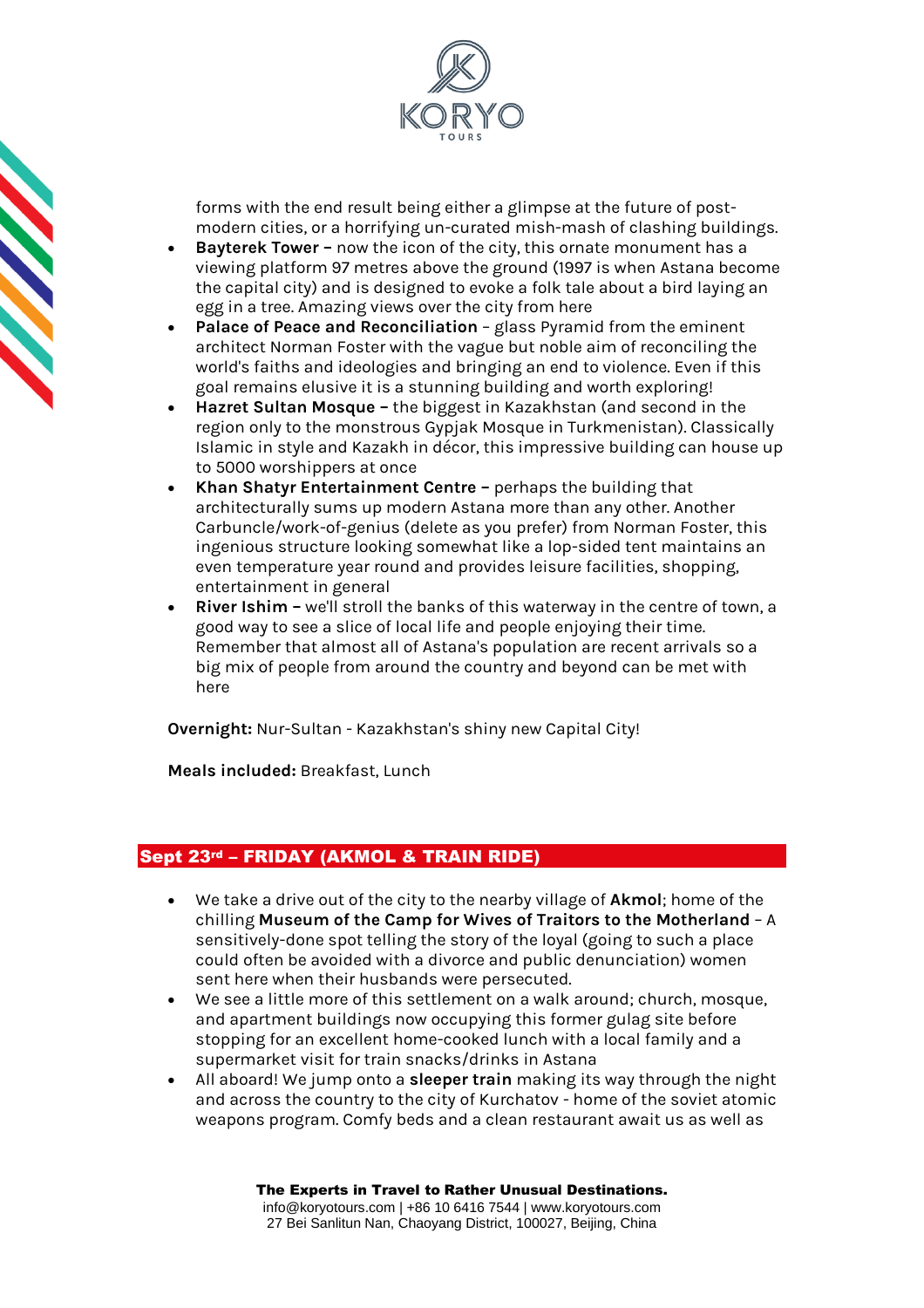

rolling steppe outside the windows for this 800km journey. We will have dinner delivered to us on the platform at Ekibastusz Station that evening

**Overnight:** Onboard the train – 4 beds in each room. Comfortable and clean

**Meals included:** Breakfast, Lunch, Dinner

## Sept 24th – SATURDAY (KURCHATOV/NUCLEAR TEST EPICENTRE)

- We arrive very early in the morning in **Kurchatov** and head for an early check-in at a local hotel as well as breakfast and freshening up after the train ride. Then our atomic adventure begins! Kurchatov was founded in 1947 simply to make Soviet Nuclear weapons a reality. Under the control of the KGB Chief Lavrentiy Beria and scientist Igor Kurchatov this is where the arms race became a two-horse event.
- **Museum of the Semipalatinsk Test Site –** a detailed and deep explanation of what this place is, what happened here, and what effect their inventions can have. Some machines from that time are displayed here too. (note: this museum opens and closes at the whim of higher powers, so its opening cannot be 100% confirmed)
- We board our vehicle and take a drive, deep into a formerly off-limits (very off limits!) area; the **Semipalatinsk Polygon** – nuclear testing ground chosen due to its remoteness, lack of population, and because it seemed like a good spot to blow a few things up. We provide protective gear of course.
- We spend some time checking out more of the relics of this groundbreaking (literally) test before returning to the Kurchatov once more
- Next stop is **Chagan** once a deeply secret **long-range bomber base**. Now a deeply abandoned former long-range bomber base. See the massive runways, the remaining ammunition hangars, and the collapsing main buildings of the base. Plus the garrison town nearby which housed the base staff from 1954 to 1994 and now stands completely stripped like a spooky post-apocalyptic warning. A bit of UrbEx here to finish the day

**Workers' Guesthouse** – A very local experience in this hostel, housed in a Sovietera apartment building. Currently, also the only place open for visitors to Kurchatov. get a taste of life as the locals live it!

**Meals included:** Breakfast, Lunch, Dinner

## Sept 25th – SUNDAY (ATOMIC LAKE/KURCHATOV)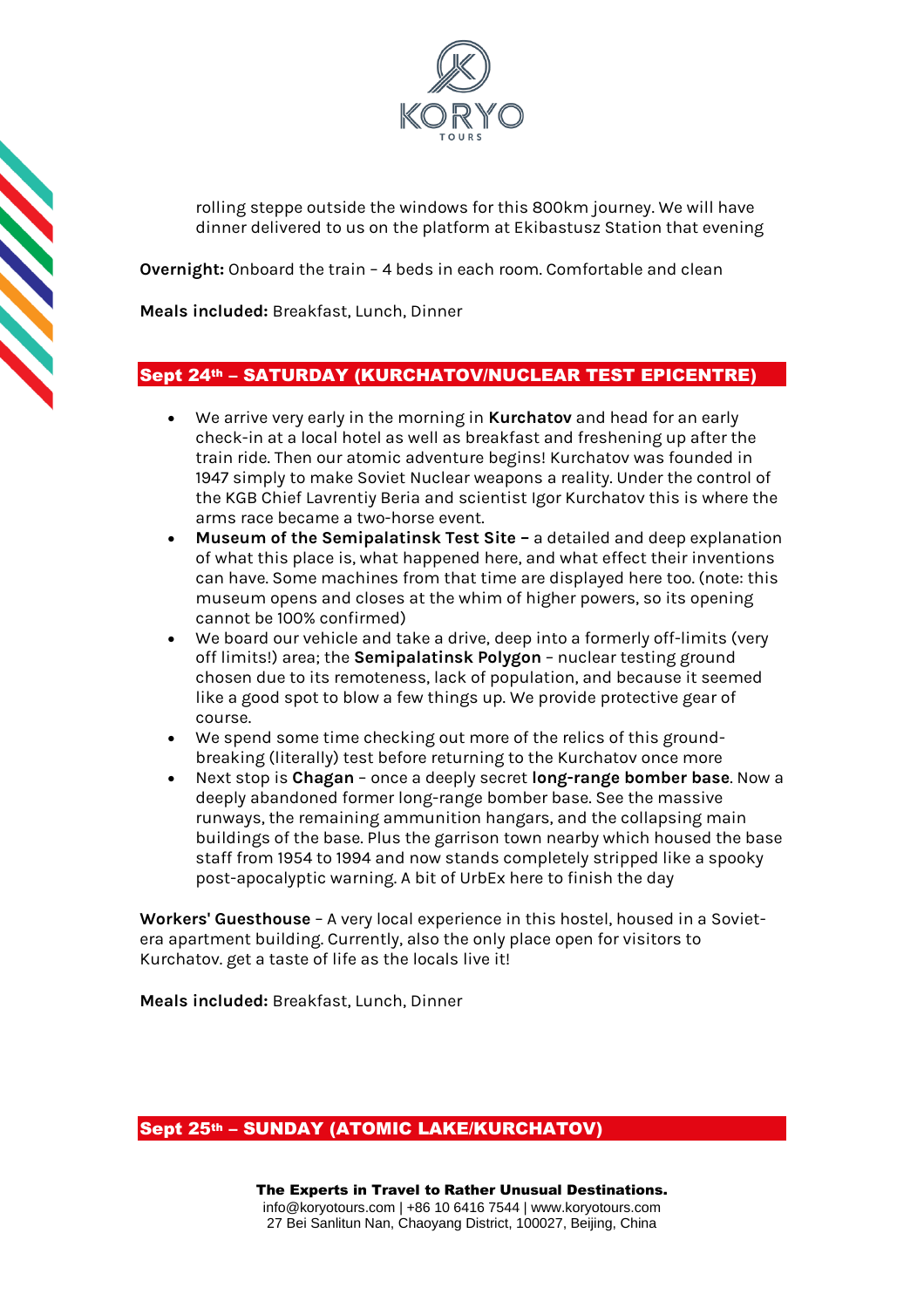

- We again go deep into the **Polygon**, this time we head for the sinistersounding **Atomic Lake**
- We'll make a few stops on the way through but most significantly **Atomic Lake** – caused by a deep underground nuclear blast – this was in fact made deliberately and is known as the world's first and only use of industrial nuclear weapons. Find out what on earth they were thinking and also meet some fishermen looking for three-eyed fish in the 180m deep lake
- We'll have a **Roadside Picnic** (note to non-literature lovers, this is a joke [read this book](https://en.wikipedia.org/wiki/Roadside_Picnic) and you will find some eerie similarities to this part of the trip) and continue to see some relics of the testing program. A local expert will also be with us to explain in detail, answer questions, etc
- We arrive back in Kurchatov where we'll have a **walking tour** of this semiabandoned settlement dotted with monuments, fascinating buildings, and of course locals going about their lives
- A **free evening** to explore the town there are cafes and bars, the locals are friendly and curious. It's walkable and hospitable (one shop even has town souvenirs). Get out there and enjoy it!

**Overnight:** Mayak Hotel

**Meals included:** Breakfast, Lunch (picnic)

## Sept 26th – MONDAY (SEMIPALATINSK/SEMEY)

- Back to Kurchatov Railway Station for a 2-hour ride in comfort across the steppe to the nearby city of **Semipalatinsk**
- Semipalatinsk is the former name of this city; correctly it is now referred to as **Semey**, we explore with a city tour of this little-visited settlement.
- Once upon a time Semipalatinsk was a wealthy trading city, situated between China and Russia, and acted as a gateway to the Central Asian territories added to the Russian Empire in the 19th Century. We will explore mainly on foot and see buildings from various eras, statues and monuments, mosaics and a little-known part of history. All explained to us as we make our way around this unexpectedly-charming place. Sites we visit include…
- Lenin Alley a common sight in Kazakhstan's smaller cities; a collection of Lenins in a lovely park setting. The central piece is particularly impressive
- **Victory Park** with statues, tank monument, and a hang-out place for locals
- **Dostoyevsky Museum**  the titan of Russian Literature, was exiled out here in Semipalatinsk and this museum explains the importance of his works. Pro-tip: read Crime and Punishment before your visit.
- After lunch, we liberate you for **free time –** a couple of recommendations include;
- **Fine Arts Museum** not just the best collection in Kazakhstan but also a display of abnormal anatomy, something quirky and troubling (especially with our trip to the nuclear test site coming up)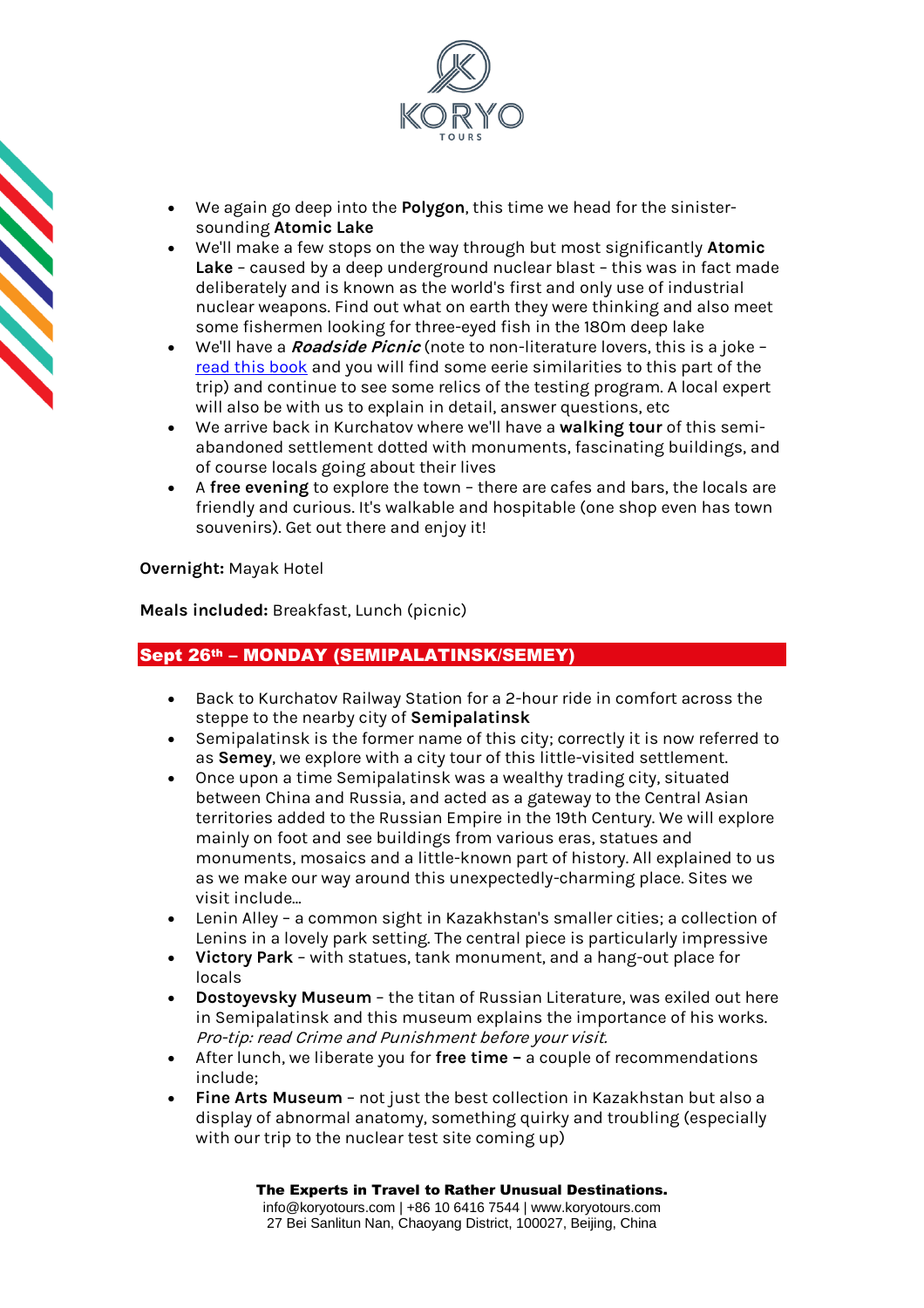



- **Stronger Than Death Monument** in the Tatar section of town (itself an attraction we will explore some more) – shows the resilience of those who live and have lived in this remote part of the world.
- We plan a special addition to the local experience on this tour too, see for yourself on the trip!

**Overnight: Semey Hotel** – very Soviet-style place with an aesthetic unlike what you may be used to! All the charm of the late-USSR but with free wifi! You'll love it!

**Meals included:** Breakfast, Lunch

## Sept 27<sup>th</sup> – TUESDAY (TO KARAGANDA)

- We rise early and drive a mere 250km east to **Ust-Kamenogorsk**. Our destination is simply the airport where we board a **local flight** to take us over the test-sites, abandoned gulags, coal mines, fields, and miles of endless undulating grasses that make up eastern Kazakhstan. Our final destination today is the city of **Karaganda.** We will find time before the flight for a quick walk in a local park with an excellent collection of Lenin Statues and Soviet-era tanks
- An introductory **walking tour of the city centre** focusing on the architecture, history, and local culture of this city (all of which is varied and fascinating), we'll visit the central park as well and see and mix with locals spending leisure time here
- **Karaganda** is a large city but with a very walkable centre the Russian/Soviet influence here is strong and our guide (a local to this place) will tell us all about the city, you'll find it fascinating for sure! He can also recommend good spots for dinner/evening socialising/etc

**Overnight: Chaika Hotel** – amazing brutalist Soviet monstrosity. Real time-warp stuff. One part of the hotel was built specifically for the visit of Valentina [Tereshkova,](https://en.wikipedia.org/wiki/Valentina_Tereshkova) the first woman in space. The rooms are comfy and modern, the building itself is timeless!

## **Meals included:** Lunch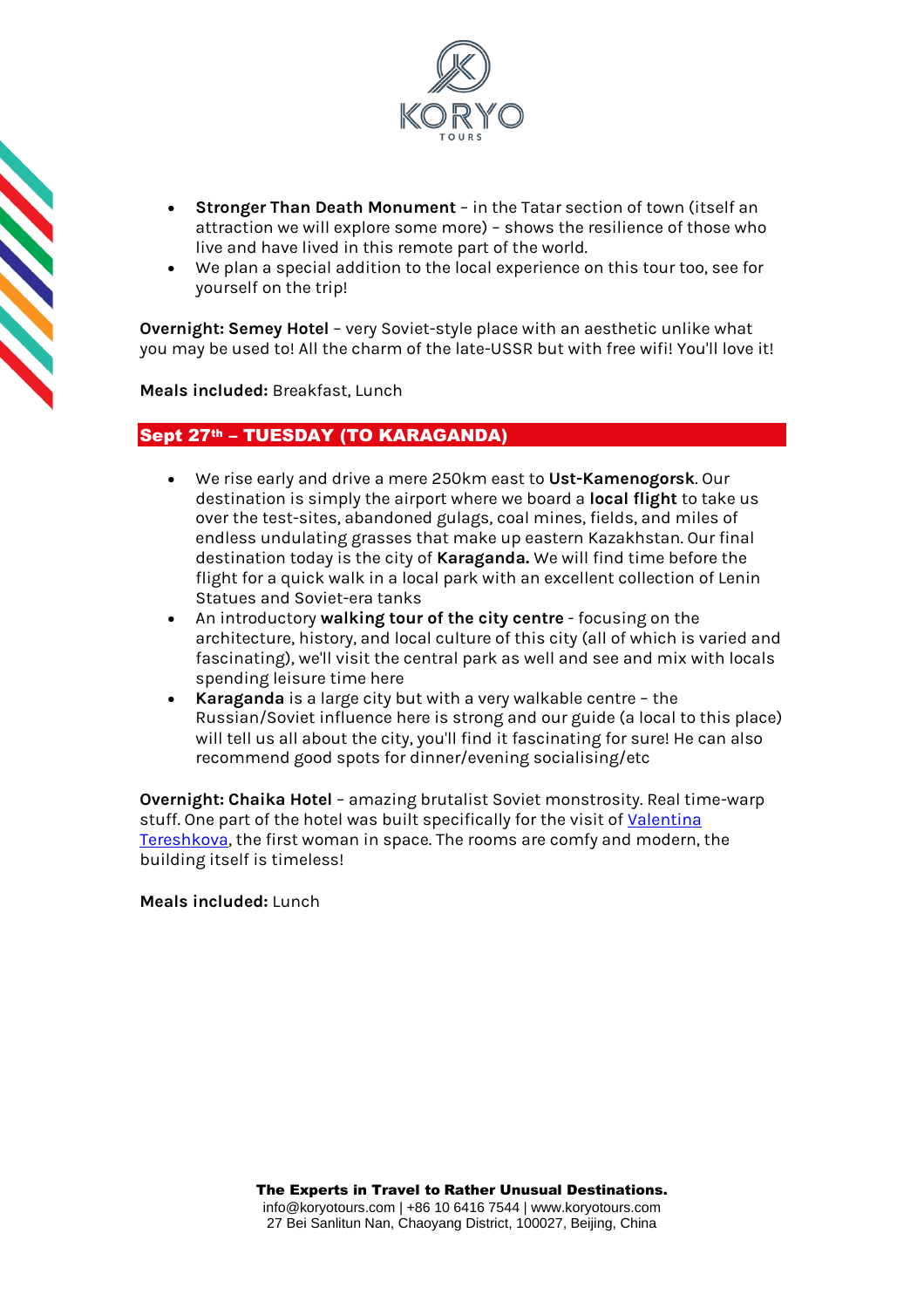

# Sept 28th – WEDNESDAY (KARAGANDA)

- We drive an hour out to the museum of **KarLag**, the local gulag system a dark part of history indeed told through the rooms of this former **NKVD HQ**. State' enemies', departed nationalities (a vast number of whom were dumped in central Asia due to Stalin's paranoia about enemies within – the largest numbers being Germans from the west and Koreans from the east. Their stories are told here in this chilling memorial to the all-too-recent evils
- The village around this museum is made up largely of former Gulag barracks, admin buildings, and medical centres, we will take a look around and also visit the depressing cemetery for children who died in this cruel system
- The nearby town of **Shahtinsk** hosts us for lunch and some views of local industries; coal mining primarily, but also steel production and agriculture
- In the afternoon we offer the choice between free time to further explore Karaganda city or a trip to a former execution ground (what a choice, we know!) marked by tasteful and meaningful memorials to the various nationalities whose people were among the unfortunate souls to perish here
- In the evening we will board the modern Spanish-made overnight train for a trip to the south of Kazakhstan, and the largest of the nation's cities - Almaty, 1000km away through the night

**Overnight:** On the train. Comfy beds in small, but modern and spotless rooms

## **Meals included:** Breakfast, Lunch

## Sept 29th – THURSDAY (ALMATY)

- We arrive in the morning in the cultural capital (and actual former capital) or Kazakhstan. The beautiful city of Almaty. Nestled against the precipitous Tian Shan Mountain range and dotted with parks, theatres, boulevards, and much more, this is a modern multi-cultural city wrongfully ignored too little-known
- **Almaty Metro –** one of only two subway systems in the whole of Central Asia (the other is the Moscow knock-off in Tashkent) this system opened in 2012 and strikes a balance between Moscow opulence and modern efficiency
- **Green Bazaar & Rakhat Chocolate Factory –** these neighbouring sites are local institutions. You can smell the sweetness from the latter all across this part of the city. Banter and barter with sellers in the market, pick up the apples that Almaty if known for as well as all manner of other delicious local delicacies. Get your sweet tooth into action with the terrific and very affordable selection at the chocolate factory (ideal for gifts too!)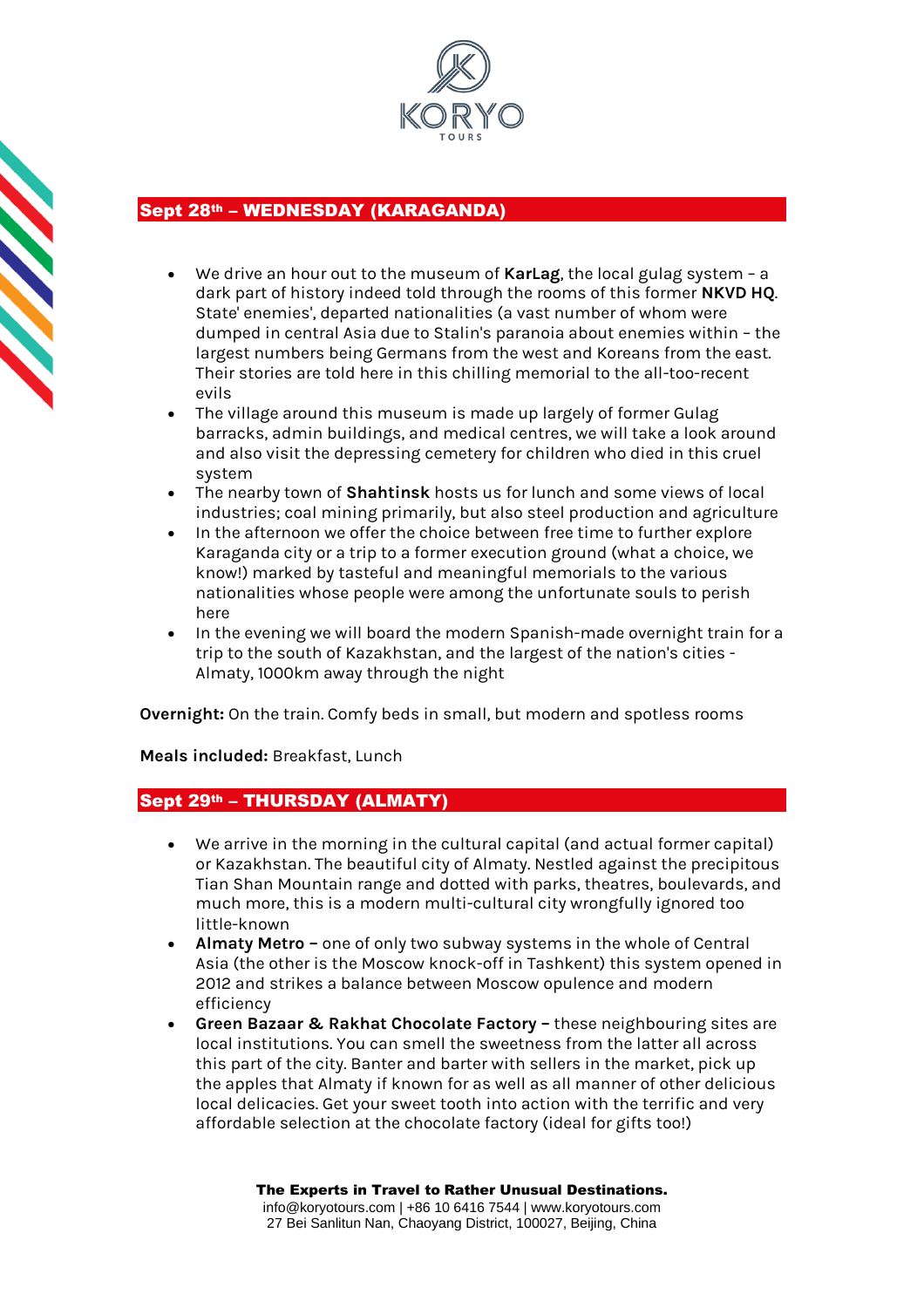



- **Panfilovets Park –** Almaty's main place of leisure. Very pleasant and marked with stunning and evocative monuments to the Kazakh soldiers who fell while fighting to defend Moscow from the Nazi invasion. **Zenkov Cathedral** is also located in this park.
- **Arbat Street –** every good former USSR town has one; a pedestrian area ideal for promenading, window shopping, café culture, public art sales, and so on. This one is very modern and it lined with some great examples of brutalist apartment buildings
- **Kok-Tebe –** a cable car ride up to a mountain overlooking the city. Amazing views, a statue of the Beatles, A Ferris Wheel and toboggan ride, small zoo, bars, and entertainment in general. Simply put this is the city's best spot and a very popular area for local families, youths, and everyone really. We'll have a final lunch of the tour here in an excellent restaurant with a panoramic view of the city and mountains. A fitting relaxing end to an intense, mind-blowing week!

**Overnight: Hotel Kazakhstan** – a towering monstrosity offering great views over the city as well as faded-luxury. An iconic structure in an iconic city; ideal for finishing off our Kazakhstan adventure

**Meals included:** Lunch

## Sept 30th – FRIDAY (FROM ALMATY TO ASHGABAT)

This morning you have the chance to relax or explore a little further why not venture out for a coffee on one of the leafy Almaty streets. As this afternoon it's off to the tremendous marbled boulevards of Ashgabat.

Early afternoon we take our flight from Almaty/ Kazakhstan to Ashgabat/ Turkmenistan entering Ashgabat through its multi-billion dollar marble-clad eagle-shaped airport. The kind of airport any country in the middle east would be proud of. Once we have exchanged our letters of invitation for visas were of to the hotel with our local guide.

**Overnight:** Hotel Ak Altyn, Ashgabat - A comfortable hotel that has escaped the marble-isation of the main city centre. Situated around 15 minutes walk from the main area it has easy access to the local regions of the city such as the Teke Bazar and good restaurant options.

**Meals included:** Breakfast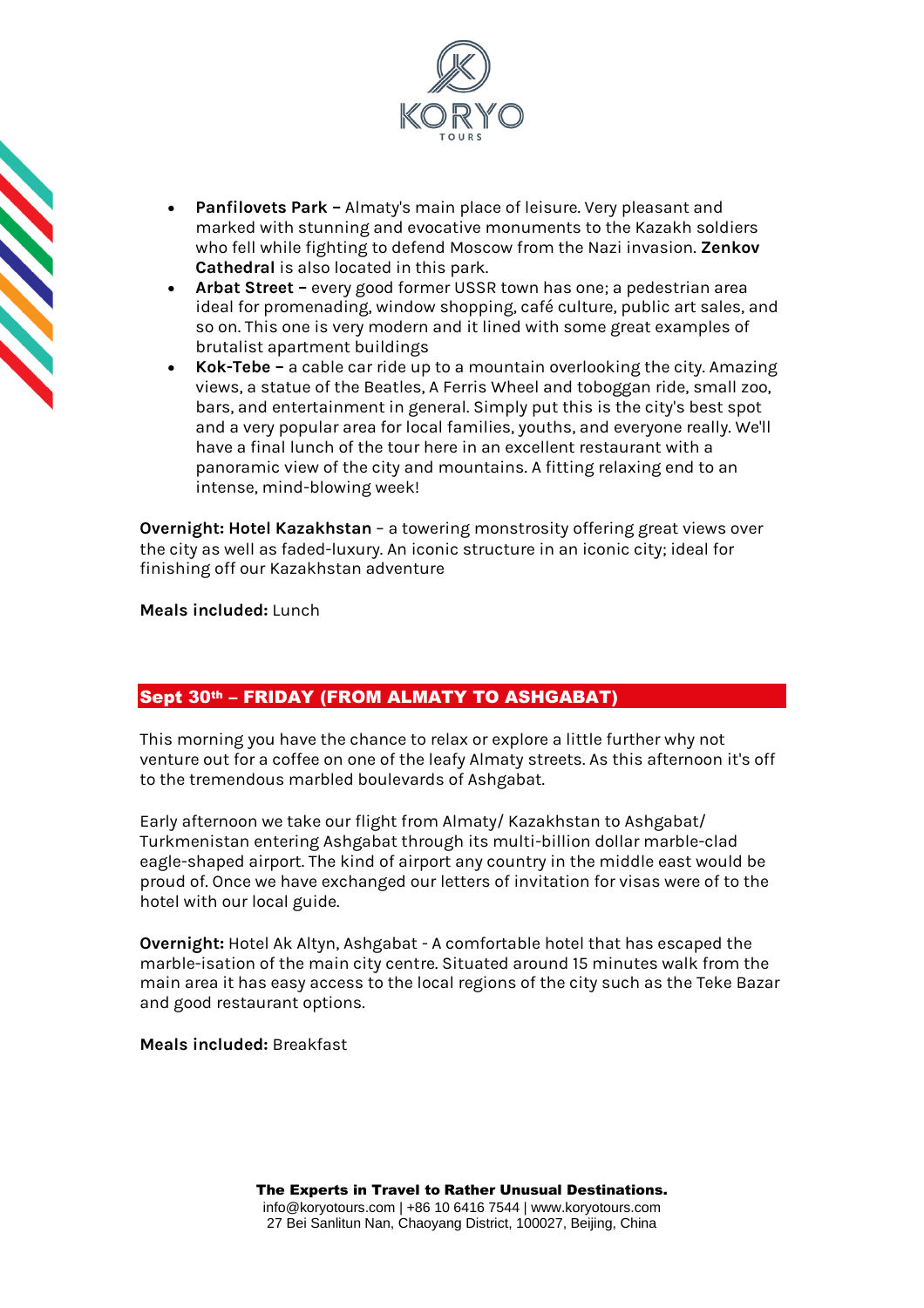



# Oct 1st - SATURDAY (ASHGABAT)

This morning there is time to relax and soak up your surrounding before this afternoons orientation walk around the city visiting.

- Tekke Bazaar Walk through this real, local slice of life, a true local market very popular amongst local people for shopping. On weekends there are also local booksellers in the park opposite selling a selection of secondhand books. If you're lucky, you may be able to pick up a copy of the Ruhnama the book written by Saparmurat Niyazov, the president of Turkmenistan. Niyazov famously said, "a person that reads Ruhnama three times becomes smart, and after it, he will go straight to heaven".
- Inspiration park A public park at the centre of Ashgabat this narrow parkland is lined with sculptures of Persian poets, scholars and great thinkers all surrounding an artificial river and impressive water fountains.
- Russian Bazaar located in the very centre of town, this covered bazaar is where you can buy almost everything you may need in daily life; fruit & nuts, cables & chargers, sweets, kimchi, baked goods, souvenirs, and so on. Nearby is also the Alty Asyr Shopping centre, an excellent place to buy cotton goods (tracksuits, towels, bedsheets, etc. all made from local cotton, and all very cheap).
- Lenin statue Best described as a small Lenin on a giant plinth decorated in central Asian tile work.
- Pushkin Monument this small bust erected to Russia's most famous poet Pushkin is easily visited only 5 minutes from Lenin.
- Pervyy park this is one of Ashgabat's oldest parks founded in 1890 named officer park, Lenin park, first park and independence park.
- Ashgate Train station initially built-in 1888 the first railway station was destroyed in the earthquake of 1948 and much of the city. a new station was built shortly after in 1950. However, this was remodelled in 2009, taking on its now grand from crowned by the eight-pointed star (Rub El Hizb).

We return to the hotel after this mini-adventure to meet the new tour members at dinner.

**Overnight:** Hotel Ak Altyn, Ashgabat

**Meals included:** Breakfast, Dinner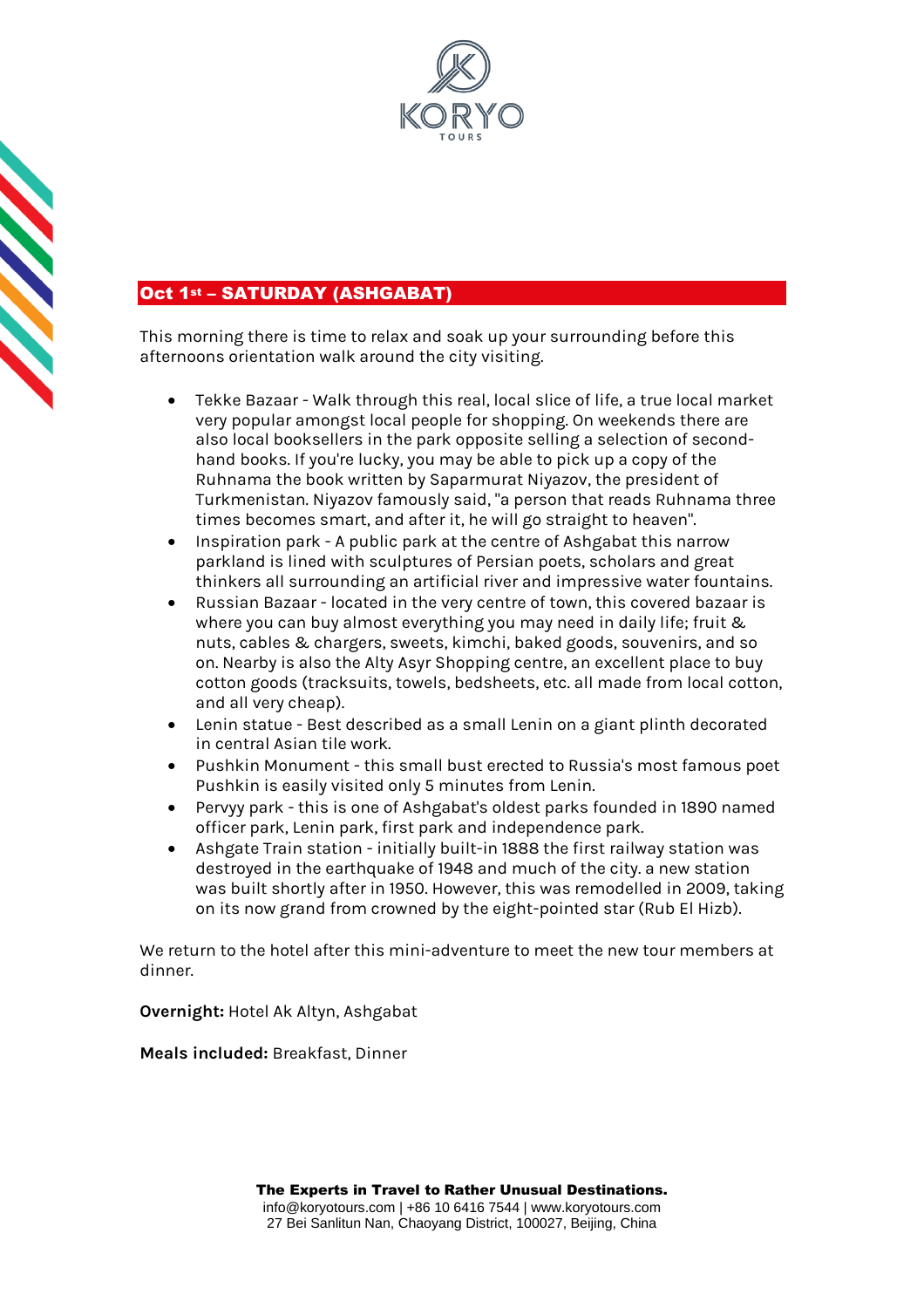



# Oct 2nd - SUNDAY (ASHGABAT)

- Tolkuchka Bazaar The nation's largest market, built outside the city and home to various sections selling household goods, clothes, the famous Turkmen carpets, camels & other animals, and much more!
- Ashgabat Hippodrome Sunday is a day at the races, with the sacred Ahal-Teke horses in full display.
- Afternoon city tour including Independence Park and Monument, Arch of Neutrality topped by the gold statue of Turkmenbashi, Ahal-Teke Horse Monument, Earthquake Monument and Museum.

Free evening for a night out in the city.

**Overnight:** Hotel Ak Altyn, Ashgabat

**Meals included:** Breakfast, Lunch

## Oct 3rd – MONDAY (DARVAZA GAS CRATER & BOKHURDAG)

Desert adventure! We head off in a fleet of 4x4s into the deep desert today.

- Bokhurdag semi-nomadic village for a look at what desert life is like today and lunch at a local family home.
- Onwards to the bizarre mud and water craters, scenes of accidents that opened sinkholes in the desert.
- Finally, we arrive at the stunning and unforgettable Darvaza Gas Crater, in the centre of the country and the scene of a 40-year-old industrial accident that ended with a giant flaming pit burning to this day. A hypnotic sight and one of the strangest and most spectacular things you can see!
- We camp tonight besides the crater; it is best seen at night, dinner cooked on the spot.

Free evening for a night out in the city.

**Overnight:** Camping at Darvaza Gas Crater - Tents, sleeping bags and roll mats provided. We will also provide tents based on your rooming options. This affords us the best opportunity to view the fantastic gas crater from before sunset to sunrise.

**Meals included:** Breakfast, Lunch, Dinner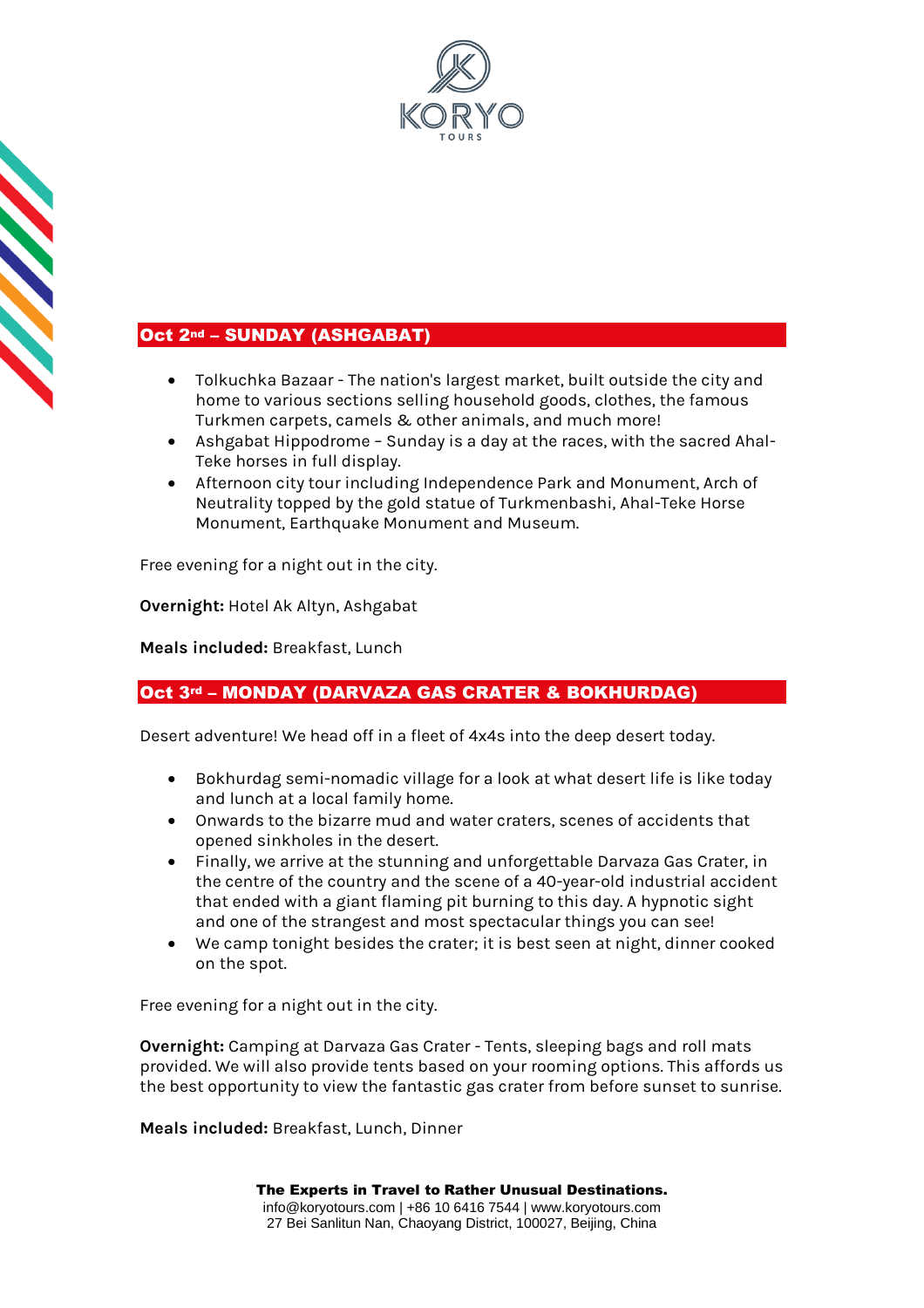

# Oct 4th - TUESDAY (ASHGABAT)

**CONSTRUCTION** 

- We return to Ashgabat, driving through the morning with a stop at a monument to the Soviet defeat (or suppression) of the Basmachi Rebellion, guerillas who resisted first Russian Imperial and then Soviet rule in Central Asia.
- Once back in the capital the rest of the day is yours to do with as you please; explore, relax, shop, take a side-trip (drivers are available for hire), we and our local guides can advise on the spot—free evening for a night out in the city.

## **Overnight:** Hotel Ak Altyn, Ashgabat

## **Meals included:** Breakfast

## Oct 5<sup>th</sup> – WEDNESDAY (NISA FORTRESS & UNDERGROUND LAKE)

- Nisa Fortress a UNESCO site and former capital of the mighty Parthian state in ancient times.
- Ahal-Teke horses are considered heavenly and sacred beasts in Turkmenistan, and this stud farm visit will show you why. Have a ride on one of the horses if you like.
- We then drive on to the bizarre Kow-Ata underground lake. A Sulphurheated lake 100m deep underground. Take a swim, explore the cave, and then have lunch at a shashlik restaurant on the spot.
- We will drive in our 4x4 fleet on to the remote city of Balkanabad; this sleepy town is easily explored on foot in a couple of hours of free time before dinner and overnight in a hotel shaped like a giant yurt.

**Overnight:** Hotel Niebitchi**,** Balkanabat - Yurt-shaped curiosity in the town centre, well-situated for wandering around and exploring.

**Meals included:** Breakfast, Lunch, Dinner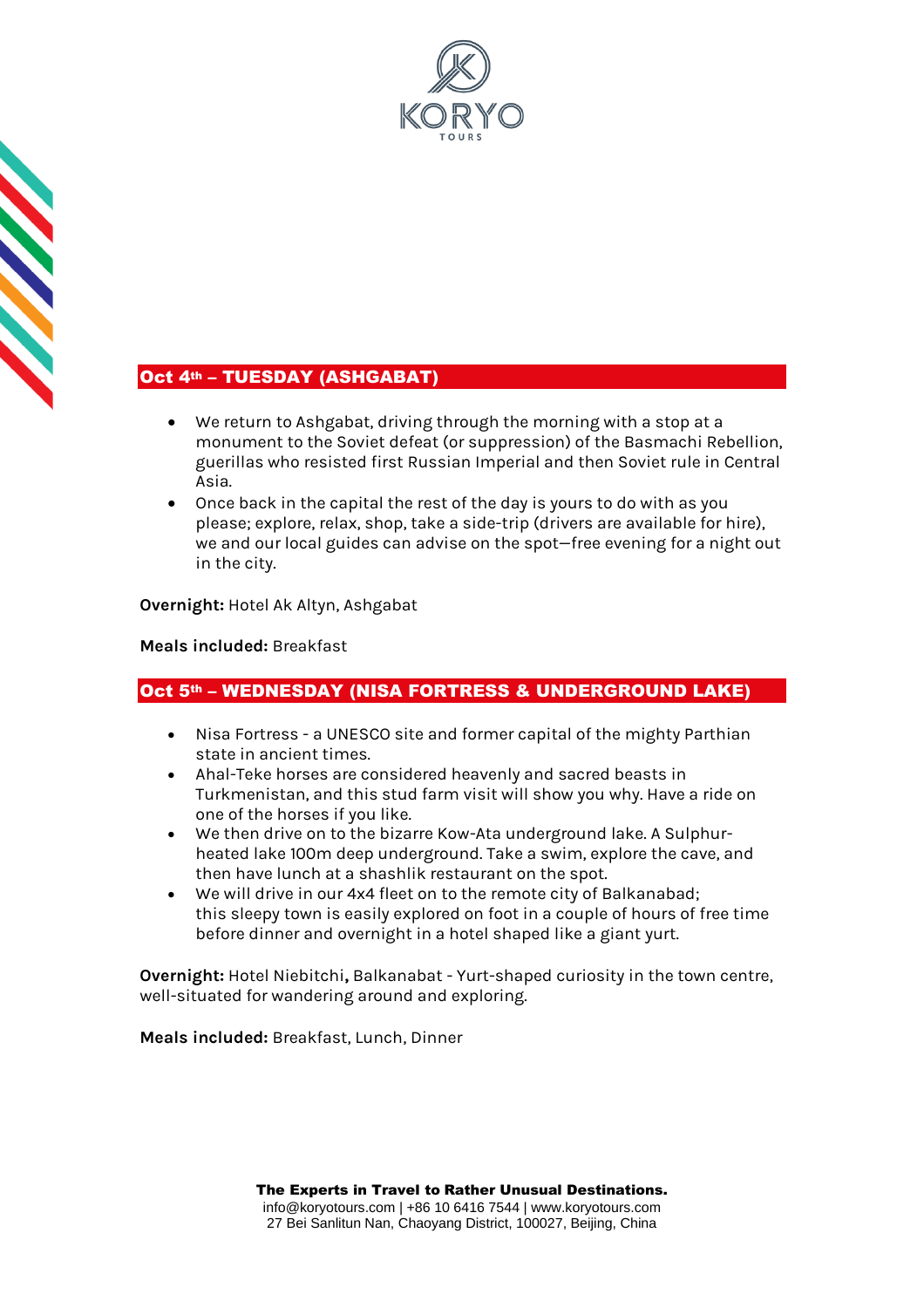

## Oct 6th – THURSDAY (YANGYKALA CANYON & TURKMENBASHI)

- We drive to the stunning Yangykala Canyon, known as the 'Turkmen Grand Canyon' little-known but a gorgeous area with shifting colours in the rocks, amazing formations, and some wonderful photos to be taken.
- Through the afternoon we make our way across the country, stopping at scenic areas, pilgrimage sites and so on until we reach our destination; the Caspian sea city of Turkmenbashi and the bizarre 'touristic zone' of Awaza. This place has to be seen to be believed, and we will have a look around the hotel-covered peninsular before checking in for a relaxing evening at the coast.

**Overnight:** Serdar Hotel. A comfortable beachside option. You can also upgrade to the Yelken Yacht Club, the finest establishment in Awaza. Contact us for more details!

**Meals included:** Breakfast, Lunch, Dinner

## Oct 7<sup>th</sup> – FRIDAY (AWAZA to ASHGABAT)

- A free morning to relax at the coastal resort, try swimming (although the Caspian is a cold sea) or some watersports, wandering around, or even sleeping in!
- Late morning we will take a boat ride down a canal stretching the length of the Awaza area, see the different architectural styles of the buildings here, all of which have sprung up in the last few years.
- We will drive to Turkmenbashi city for lunch, the oldest city in the country and one settled by Russians during their invasion from across the sea during the late Great Game.
- A city tour of Turkmenbashi the local bazaar, railway station, Oil Workers' Square, various monuments, and even a cemetery for Japanese POW's who were brought here to labour after their capture at the end of WWII, and never got home again.
- Flight back to Ashgabat for the final dinner of the tour, time for goodbyes and the last night out, if you've got the energy!

**Overnight:** Hotel Ak Altyn, Ashgabat.

**Meals included:** Breakfast, Lunch, Dinner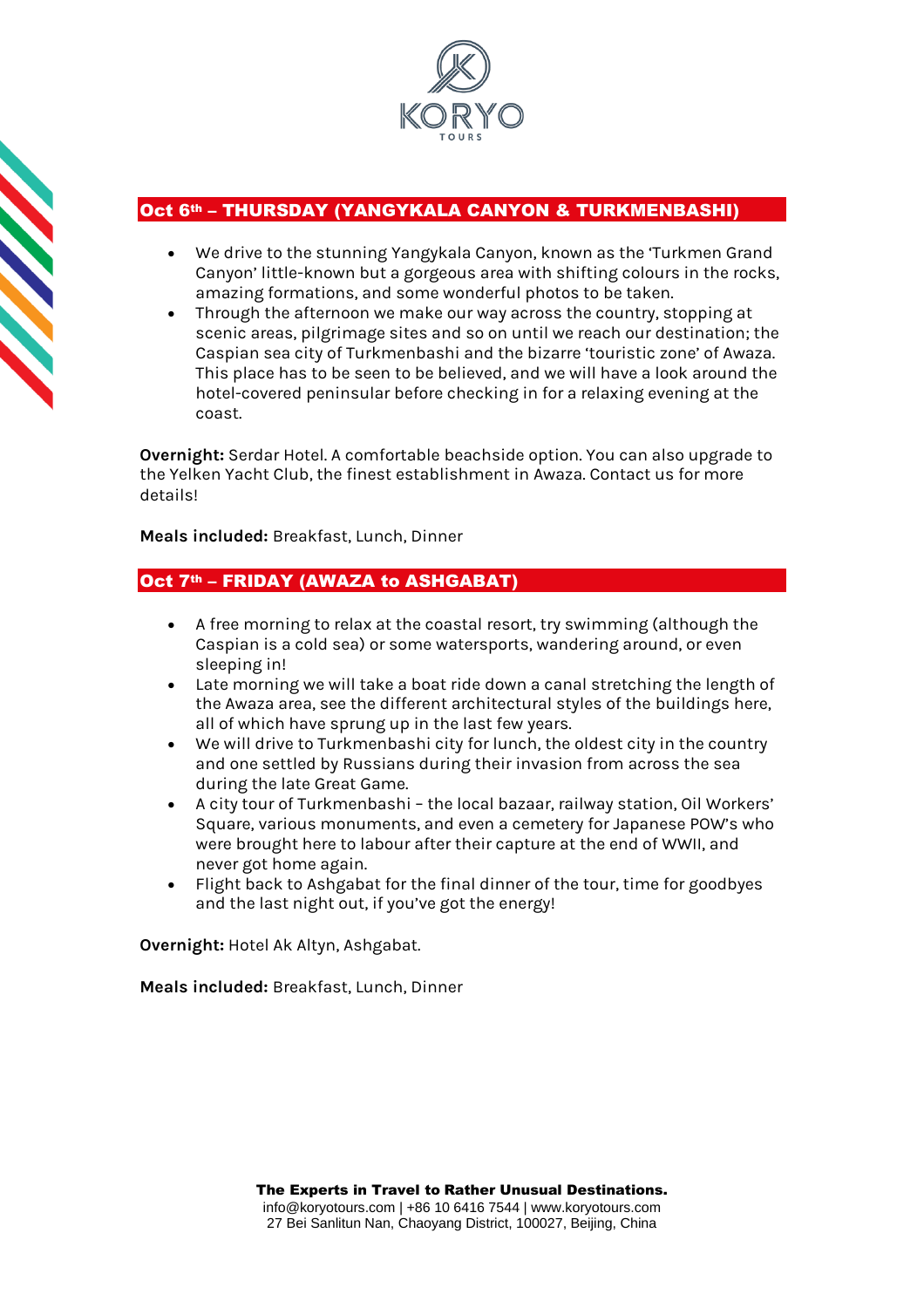

# Oct 8<sup>th</sup> – SATURDAY (DEPARTURE DAY or EXTENSION DAY 1)

• Departure day – airport transfers provided for everyone regardless of the time of flight or where you are going

OR

**Service** 

- **Extension Day 1: Mary & Margush**
- Flight from Ashgabat to Mary, in the centre of the country and the nearest city to the ancient silk road metropolis of Merv
- Visit Gonur-Deppe (Margush); another ancient city in this area, with some lovely extent architectural features
- Back to Mary City and explore this modern town, mix with the locals, go to parks, bars, etc as you like, a sleepy area with welcoming and friendly locals
- Meals: Breakfast

**Meals included:** Breakfast

## Oct 9th – SUNDAY (EXTENSION DAY 2)

- Excursion to ancient Merv, probably the most important city in the world at certain times of its history and a place where you will learn a great deal about the history of Central Asia, the rise and fall of dynasties and cities, the silk road, and human civilisation in this part of the world in general. This vast area is roamed by animals, explorers, extant buildings, ruins, etc. All contributing to a sense of the dynamism of the ancient silk road.
- In the afternoon you fly back to Ashgabat for a final rest/night out before departure. Hotel not included.

**Please let us know if you wish to book an extra night in Ashgabat. The flight should return to the capital at around 8 PM - 9 PM.**

**Overnight:** Hotel Ak Altyn, Ashgabat